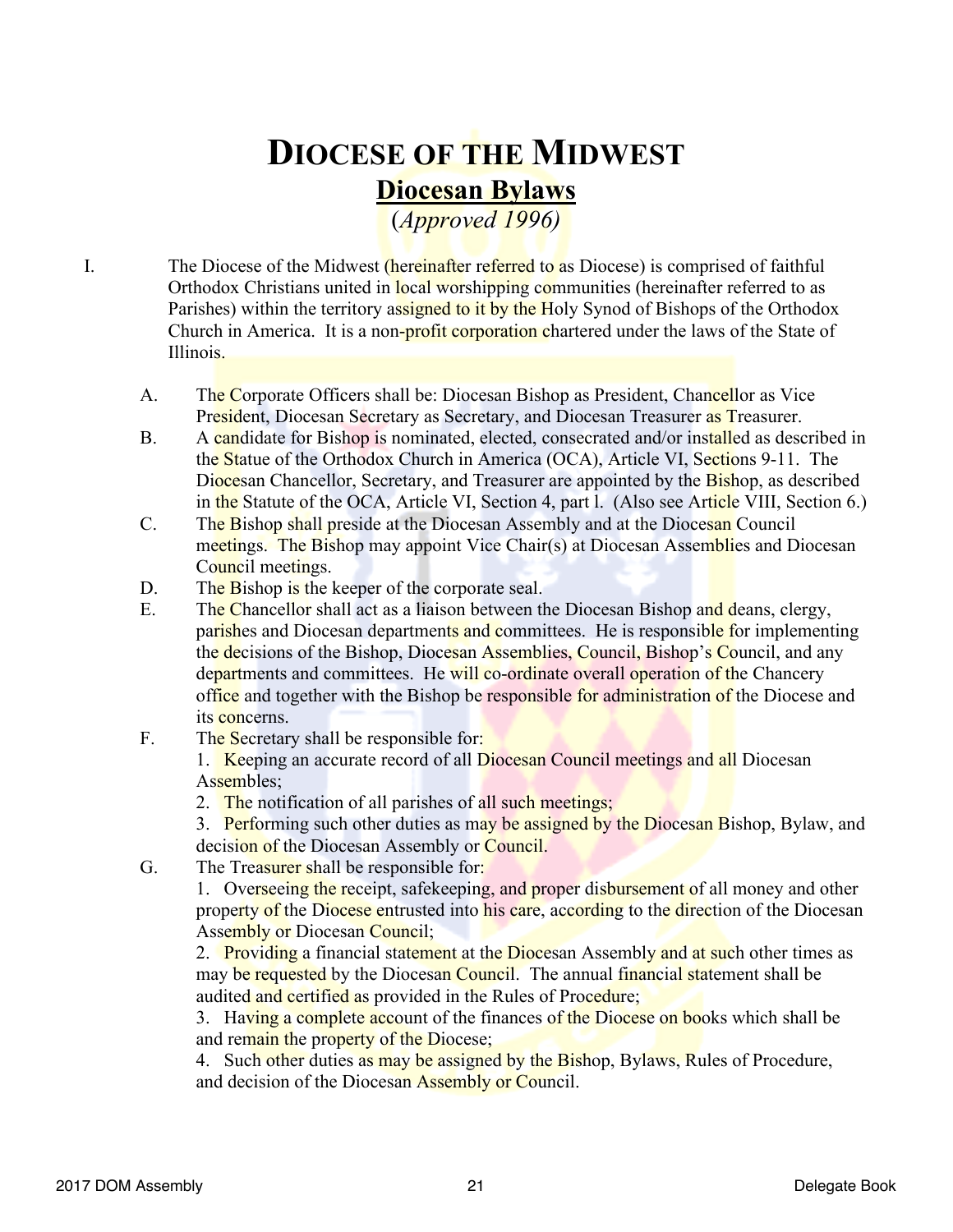- H. The execution of contracts, not included in the Diocesan Operating budget, and authorized by the Diocesan Council may be accomplished with the signature of one of the following: The Bishop, Chancellor, Treasurer, or Secretary.
- I. The establishment of financial accounts and payment of funds may be accomplished with no less than two signatures of the following: The Bishop, Chancellor, Treasurer, or Secretary.
- II. The Annual Diocesan Assembly is the annual corporate meeting. It is held on the first Monday, Tuesday, and Wednesday in October and conducted in accordance with the provisions of the Statue of the Orthodox Church in America. (See Appendix No. 1.) The time of the Assembly may be changed for cause by the Bishop or Diocesan Council, with thirty (30) day notice to Diocesan Parishes and Clergy. Extraordinary Assemblies may be convoked as described in the Statute of the OCA, Article VII, Section 4. The Diocesan Assembly shall elect:
	- A. One (1) Clergy Vice Chairman and one (1) Lay Vice Chairman.
	- B. Diocesan Council Representatives:

1. There shall be ten  $(10)$  people, [five  $(5)$  clergy and five  $(5)$  lay elected atlarge]. Each year at the annual Diocesan Assembly, two (2) clergy and two (2) lay representatives will be elected. A term in office on the Diocesan Council is three  $(3)$  years.

2. The length of consecutive **service** as an elected member of the Diocesan Council is six (6) years. A one  $(1)$  year sabbatical is required before running again for election to the Diocesan Council.

C. Diocesan Representatives to the Metropolitan Council:

1. There shall be two (2) representatives, one (1) clergy and one (1) lay, elected at the Diocesan Assembly. These representatives shall be elected at the Diocesan Assembly their three-year terms being staggered. Representatives to the Metropolitan Council are members of the Diocesan Council ex officio. The term of newly elected representatives shall begin with the first Metropolitan Council meeting of the new calendar year.

D. Auditing Committee:

1. The Auditing Committee shall consist of three (3) members elected at-large for a three (3) year term. One member shall be elected at the annual Diocesan Assembly each year.

2. The senior member (the person in the final year of his term) shall be the **Chairman** 

3. The Auditing Committee shall review the financial operations of the Diocese and make a written report to the Diocesan Assembly; this report shall be mailed to the parishes (30) days prior to the annual Diocesan Assembly.

- E. Advisory committees may be established by the Bishop or by the Diocesan Council with the Bishop's approval as deemed necessary.
- F. Assistants to the Secretary and Treasurer. If it is deemed necessary to have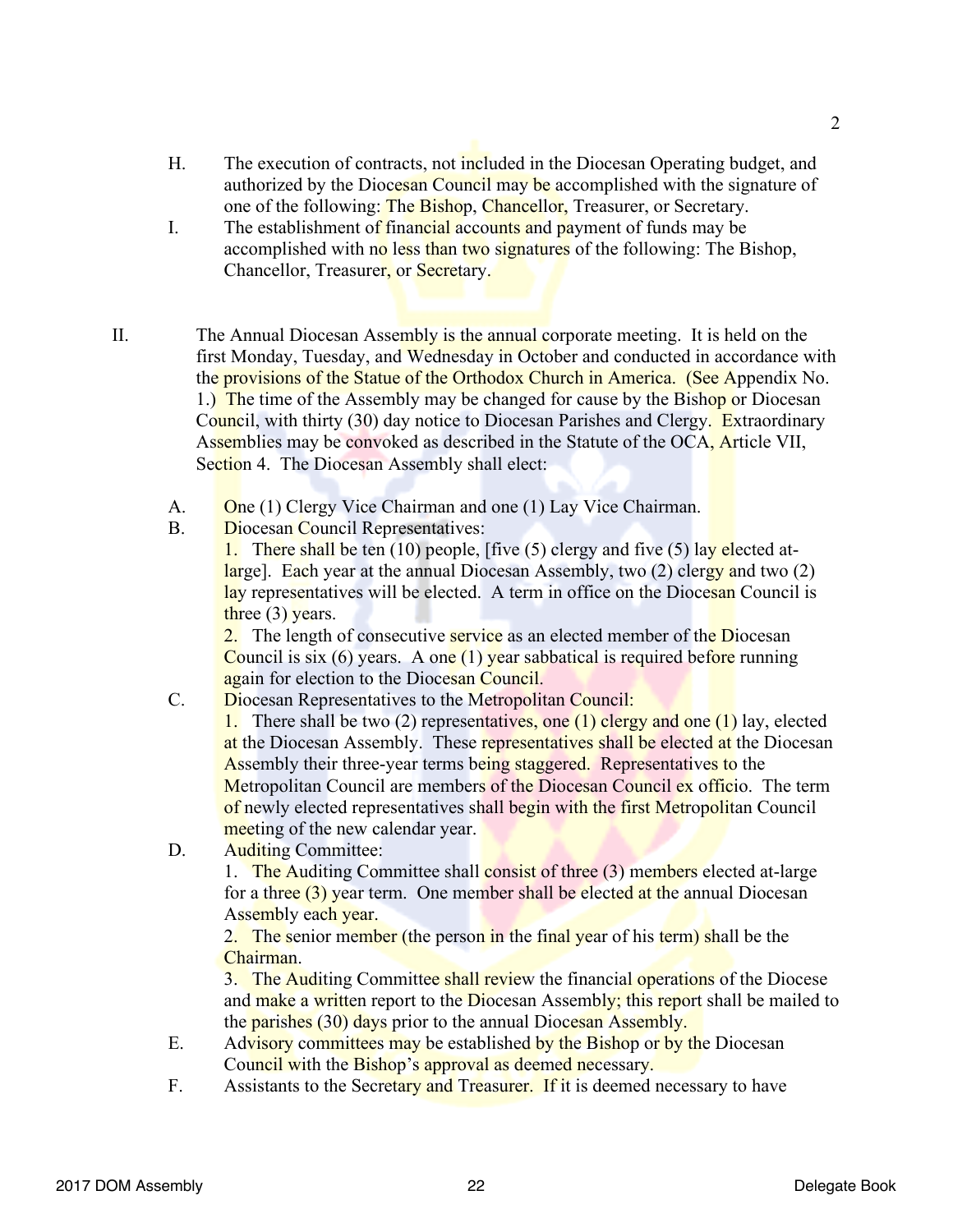assistants to the Secretary or the Treasurer, the Bishop shall appoint such persons as needed.

- G. The clergy and lay person receiving the next highest number of votes after vacancies on the Council have been filled are considered to be alternates who would fulfill the remainder of a vacant term of a Diocesan Council member or Diocesan Representative to the Metropolitan Council. In case of need, the Bishop may also appoint a temporary replacement until the next Diocesan Assembly.
- H. The Diocesan Assembly shall establish the fiscal year and annual Diocesan assessment. (cf. Statute of the OCA, Article VII, Sec. 3, d.)
- I. Removal from the Diocesan Council

1. All Diocesan Council members must continue to fulfill the qualifications for membership in the Council, as mandated by the Diocesan Assembly, during their entire tenure of office. Members of the Council whose membership status in a Diocesan parish changes due to Sacramental participation, etc. are subject to removal.

2. Council members whose parish membership changes because of a move outside the boundaries of their parish and the Diocese must resign their position.

3. Three (3) absences from Diocesan Council meetings between Diocesan Assemblies may be considered a resignation from the Diocesan Council.

4. All actions regarding removal are subject to the final decision of the Diocesan Bishop.

- J. A Nominating Committee of three  $(3)$  members shall be selected by the Diocesan Council. The members of the Committee are not to be candidates for election.
- K. The duties of the Nominating Committee shall be:

1. To compile a list of candidates nominated by members of the Assembly prior to the election session;

- 2. To maximize the number of candidates running for open positions;
- 3. Not to endorse or recommend any candidate for election.
- L. Nominations from the floor shall be accepted. Voting is by secret ballot.
- M. One must be an accredited delegate of and present at the Diocesan Assembly to be nominated.
- N. All parishes are required to meet the financial obligations for the Diocesan Assembly (i.e., registration fees) for a minimum of one  $(1)$  clergy and one  $(1)$  lay delegate.
- O. All parishes are required to be current with their Central Annual and Diocesan Annual Assessments in order to have delegates seated at the Annual Diocesan Assembly.
- III. The Diocesan Council is the corporate board of Directors. The Diocesan Council shall be composed of:
	- A. Voting members:
		- 1. Ruling Bishop and any Auxiliary Bishops;

3